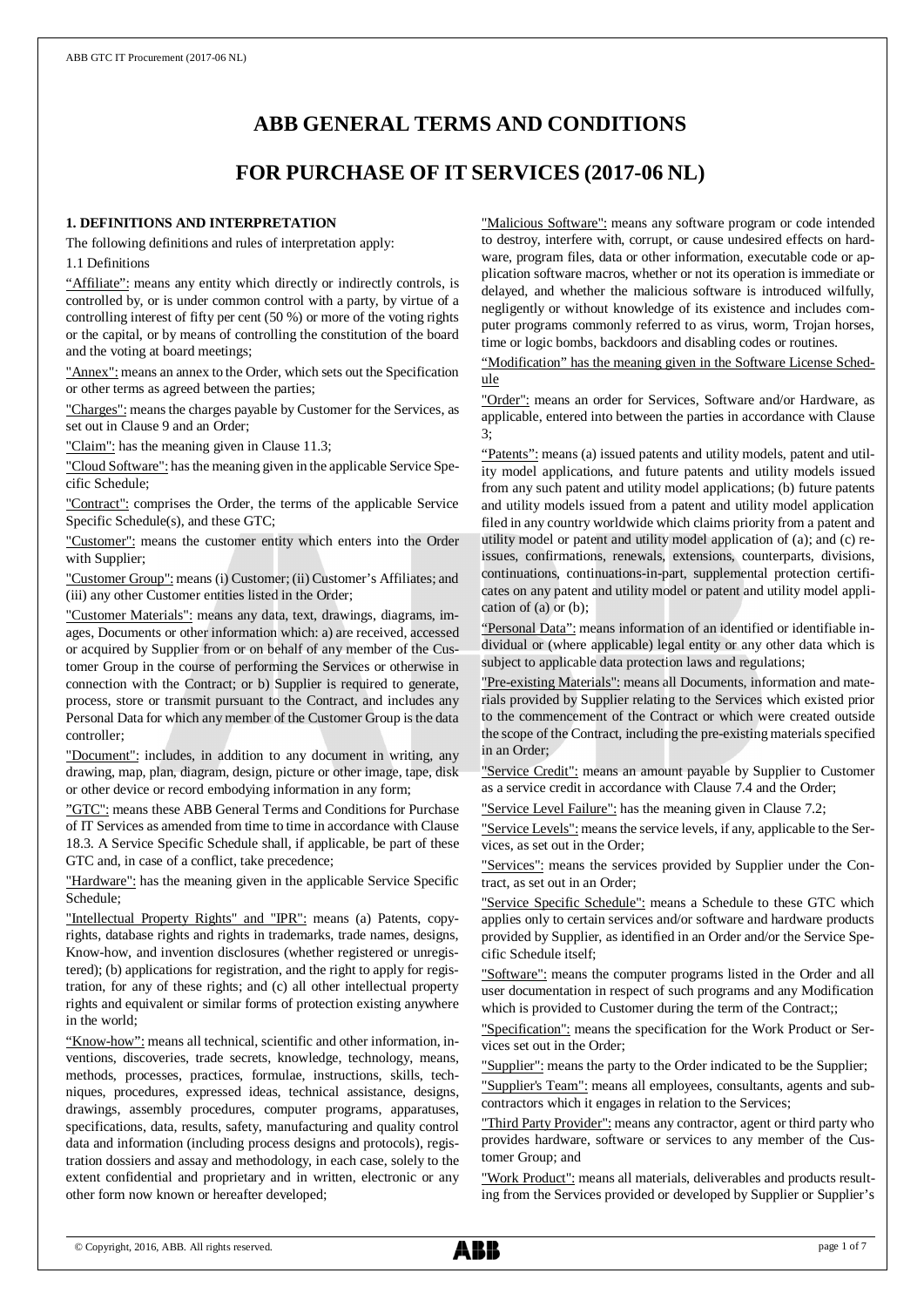Team under the Contract, or otherwise provided by Supplier or Supplier's Team under the Contract, in any form or media (including computer programs, data, diagrams, Documents, reports, specifications (including any drafts);

"VAT": means Value Added Tax.

1.2 Interpretation

1.2.1 A reference to a statute or statutory provision is a reference to it as amended or re-enacted. A reference to a statute or statutory provision includes any subordinate legislation made under that statute or statutory provision, as amended or re-enacted.

1.2.2 Any phrase introduced by the terms including, include, in particular or any similar expression, shall be construed as illustrative and shall not limit the sense of the words preceding those terms.

1.2.3 In the event of a conflict between these GTC and any other document incorporated into the Contract, these GTC shall take precedence except that those terms of the Order that specifically and explicitly amend specific Clauses of these GTC, shall take precedence over these GTC.

# **2. TERM**

2.1 Supplier shall provide the Services from the date specified in the relevant Order.

2.2 The Contract shall continue for a period as specified in the relevant Order, unless it is terminated in accordance with Clause 16.

# **3. ORDER PROCESS**

3.1 The Order shall reference and incorporate these GTC and be deemed to be accepted on the earlier of:

3.1.1 Supplier and Customer having issued written acceptance of the Order (including any electronic signature or acceptance of the Order); or

3.1.2 any act by Supplier consistent with fulfilling the Order issued by Customer,

at which point and on which date the Contract shall come into existence.

3.2 These GTC apply to the Contract to the exclusion of any other terms that Supplier seeks to impose or incorporate (including any terms or conditions set out in the Annex), or which are implied by trade, custom, practice or course of dealing.

# **4. SUPPLIER RESPONSIBILITIES (GENERAL)**

4.1 Supplier shall provide the Services, and deliver the Work Product to Customer, in accordance with these GTC, the applicable Service Specific Schedule and the applicable Order, and shall allocate sufficient resources to the Services to enable it to comply with this obligation.

4.2 Supplier shall provide the Services, and deliver the Work Product, in a timely manner and meet any performance dates specified in an Order.

4.3 Supplier shall:

4.3.1 co-operate with the Customer Group in all matters relating to the Services; and

4.3.2 ensure that Supplier's Team use reasonable skill and care in the performance of the Services.

4.4 Supplier shall:

4.4.1 comply with, and ensure that Supplier's Team comply with, all health and safety rules and regulations and any other reasonable security requirements that apply at any of the Customer Group's premises and systems that have been communicated to it. In case Supplier's Team fails to accept or comply with such rules, regulations or requirements, Customer reserves the right to refuse Supplier's Team access to the Customer Group's premises, which shall only be given to the extent necessary for the performance of the Services;

4.4.2 notify Customer as soon as it becomes aware of any health and safety hazards or issues which arise in relation to the Services or any other issues or circumstances which may reasonably be expected to jeopardise the timely provision of the Services and/or Work Product; and

4.4.3 before the date on which the Services are to start, obtain, and at all times maintain during the term of the Contract, all necessary licences and consents and comply with all relevant legislation in relation to the Services, the Work Product and the performance of its obligations under the Contract.

4.5 Supplier shall comply with any security procedure, policy or standard provided to Supplier by Customer or any of its Affiliates from time to time, and in particular with the ABB Cyber Security Requirements for Suppliers as made available under **www.abb.com/Supplying/Cybersecurity**, or as otherwise set out in the Contract.

4.6 Supplier shall comply with any additional responsibilities and/or obligations as set out in the applicable Service Specific Schedule and the Order.

# **5. ACCEPTANCE OF WORK PRODUCT**

5.1 Except where the Order sets out an acceptance procedure in respect of particular deliverables (including Software) and Services and subject to Clause 6, Customer shall within a period of fourteen (14) days following delivery of a Work Product by Supplier, inspect the delivery for completeness and visible damage and notify Supplier if the Work Product does not conform with the Specification.

5.2 Within seven (7) days of receipt of notice under Clause 5.1, Supplier (at Supplier's cost) shall repair or replace the relevant Work Product. Clause 5.1 shall apply to any repaired or replacement Work Product. Without prejudice to any other right or remedy Customer may have, if Supplier fails or is unable to repair or replace the relevant Work Product, Supplier shall, after expiration of an additional reasonable remediation period (as reasonably determined by Customer), refund all monies paid by Customer in respect of such Work Product and Customer shall have the right to terminate the Contract.

# **6. WARRANTIES (GENERAL)**

6.1 Supplier warrants to each member of the Customer Group that:

6.1.1 Supplier will perform the Services with reasonable care and skill and in accordance with best commercial practices and standards in the industry for similar services;

6.1.2 the Services and Work Products will conform with all descriptions and Specifications as set out in the Order; and

6.1.3 the Services and Work Products will be provided in accordance with all applicable legislation, and Supplier will inform Customer as soon as it becomes aware of any changes in that legislation where it affects Supplier's ability to perform the Services.

6.1.4 Supplier will not insert or include, or permit or cause any person or software to insert or include, any Malicious Software into the Software as a whole or any individual Modification;

6.2 Without prejudice to any other right or remedy Customer may have, in the event that Supplier commits any breach of a warranty set out in Clause 6.1 it shall within a reasonable time specified by Customer, on receiving notice from Customer, re-perform the deficient Service or correct any defect or deficiency in the Work Product (as applicable). If Supplier fails or is unable to do so, Customer shall be entitled to terminate the relevant Service and, where such Service has a material effect on the Contract as a whole, terminate the Contract for material breach and claim damages in accordance with Clause 15.

6.3 To the extent permitted by applicable law any warranties implied in favour of Customer by statute are excluded from the Contract.

6.4 The provisions of this Clause 6 shall survive any performance, acceptance or payment pursuant to the Contract and shall extend to any substituted or remedial services provided by Supplier.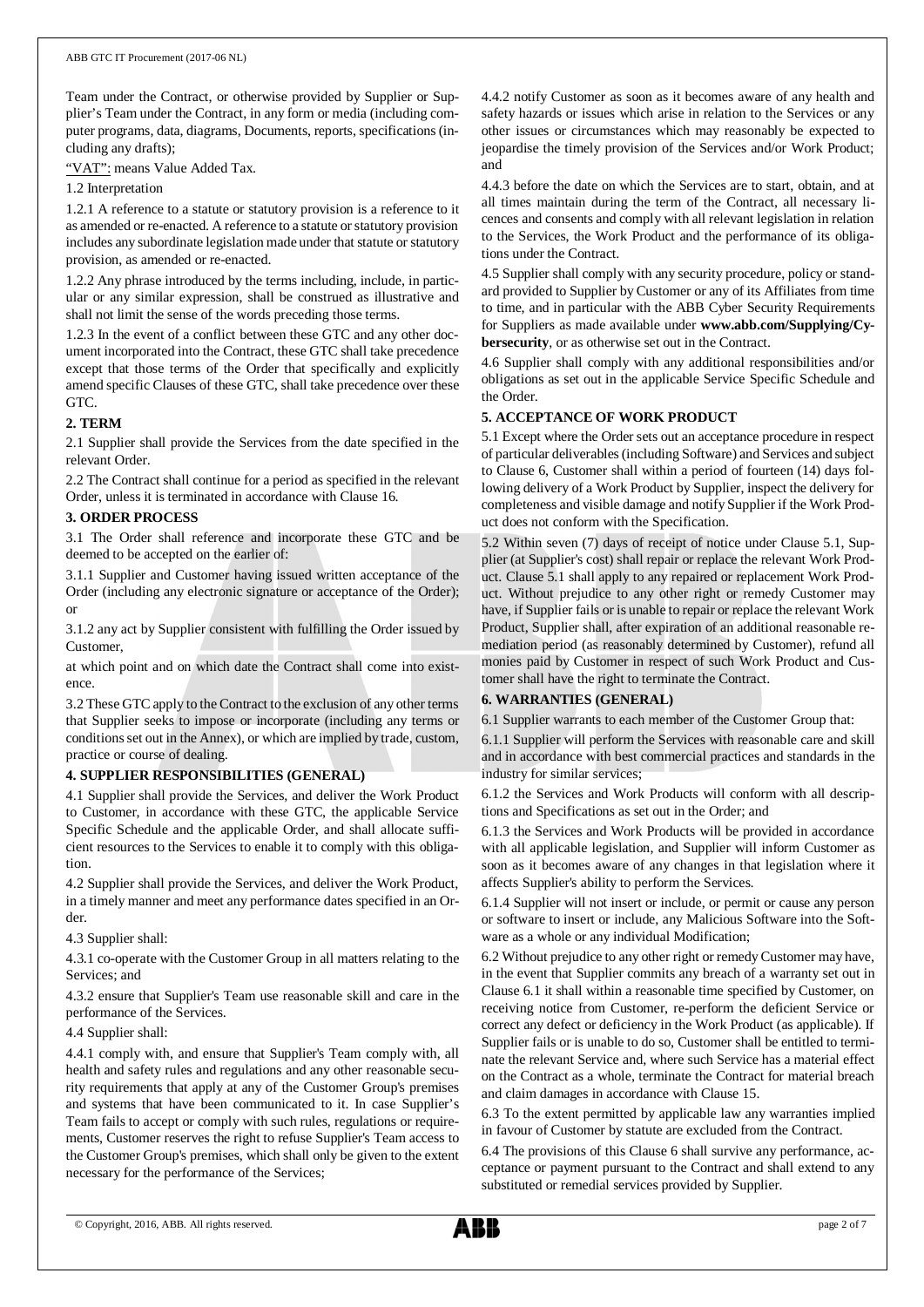#### **7. SERVICE LEVEL**

7.1 Supplier must perform the Services so as to meet or exceed the Service Levels, if any.

7.2 If Supplier fails to provide any of the Services in accordance with the Service Levels ("Service Level Failure"), it must promptly notify Customer in writing.

7.3 As soon as practicable after notification under Clause 7.2 (and, in any event, within the period specified in the Order), Supplier must:

7.3.1 perform a root-cause analysis to identify the cause of the Service Level Failure;

7.3.2 allocate such resources as may be necessary to remedy the Service Level Failure and any consequences; and

7.3.3 provide Customer with a written report detailing the cause of, and procedure for correcting, the Service Level Failure and any consequences.

7.4 If, in any month, a Service Level Failure occurs and the Order provides for Service Credits to accrue in respect of such failure, Supplier must deduct those Service Credits from its next invoice (or, where no further invoices are due, Supplier must pay an amount equal to such Service Credits within thirty (30) days after receipt of a written demand for payment from Customer). The parties agree that the payment of Service Credits is without prejudice to any other remedy available to Customer whether under the Contract or otherwise. Three (3) consecutive Service Level Failures or three (3) Service Level Failures within a six (6) months period are deemed a material breach of contract.

**8. CUSTOMER'S OBLIGATIONS**

8.1 Customer shall:

8.1.1 co-operate with Supplier in all matters relating to the Services;

8.1.2 provide access to Customer premises and data, and such office accommodation and other facilities as may reasonably be requested by Supplier and agreed with Customer in writing in advance, for the purpose of providing the Services;

8.1.3 provide the Customer Material, in order to carry out the Services, as set out in the Order or otherwise within a reasonable time period after Supplier's timely request;

8.1.4 inform Supplier of all health and safety rules and regulations and any other reasonable security requirements that apply at any of Customer premises; and

8.1.5 comply with any additional responsibilities as set out in the relevant Order.

8.2 If Supplier believes a failure by Customer to perform its obligations has an adverse effect on Supplier's ability to perform its obligations in accordance with the Contract, Supplier shall promptly notify Customer. Any such notice shall include at least a description of Customer's failure in reasonable detail and a description of the effects on the Services and/or the Work Product, in particular the extent of potential delay and estimated additional costs, if any. Supplier shall use all reasonable efforts to perform its obligations on time notwithstanding Customer's failure to perform and assist Customer to remedy its failure.

#### **9. BILLING AND PAYMENT**

9.1 In consideration for the provision of the Services, Customer shall pay to Supplier the Charges in accordance with this Clause 9.

9.2 Supplier shall invoice Customer for the Charges in accordance with the relevant Order. Invoices shall comply with applicable laws, generally accepted accounting principles and the specific Customer requirements (as notified to Supplier from time to time), and contain the following minimum information: Supplier name, address and reference person including contact details; invoice date; invoice number; Order number and Supplier number; address of Customer; quantity; specification of the Services; charges (total amount invoiced); currency; tax or VAT amount; tax or VAT number; payment terms as agreed.

9.3 Invoices must be sent to the billing address specified in the Contract.

9.4 Customer will reimburse expenses only at cost and to the extent agreed in writing.

9.5 Services charged on the basis of hourly or daily rates require written confirmation of Supplier's time sheets by Customer. Supplier shall submit such time sheets to Customer for confirmation as may be instructed by Customer but at the latest together with any related invoice. Confirmation of time sheets cannot be construed as acknowledgement of any claims.

9.6 Unless otherwise agreed in a specific Order Customer shall make payment of undisputed invoices within sixty (69) days from receipt of the invoice.

9.7 If a party fails to make any undisputed payment due to the other party under the Contract by the due date for payment, then, without limiting the other party's remedies under Clause 16, if the undisputed payment remains outstanding thirty (30) days from the defaulting party's receipt of a written reminder by the other party (such reminder not to be sent before the due date for payment) the defaulting party shall pay interest on the overdue undisputed amount at the rate of four per cent (4 %) per annum.

9.8 In relation to payments disputed in good faith, interest under Clause 9.7 is payable only after the dispute is resolved, on sums found or agreed to be due.

# **10 IPR OWNERSHIP**

10.1 Subject to anything to the contrary in the applicable Service Specific Schedule(s) or as agreed in a particular Order, as between Customer and Supplier, all Intellectual Property Rights in the Pre-existing Materials shall be owned by Supplier. Supplier licenses all such rights to each member of the Customer Group free of charge and on a nonexclusive, worldwide, perpetual, irrevocable basis to such extent as is necessary to enable Customer and the Customer Group to use and modify the Work Product and the Services and to create derivative works thereof. Such license shall include the right to have any third party exercise such rights for the benefit of Customer and the Customer Group. 10.2 Supplier represent and warrants that, if it has used or uses open source software or the Software contains open source software, Sup-

plier has used, modified, and/or further developed the open source software in full compliance with the underlying license terms and conditions and such open source software has no viral effect on Customer's and its Affiliate's Intellectual Property Rights.

10.3 Subject to anything to the contrary in the applicable Service Specific Schedule(s) or as agreed in a particular Order, Supplier assigns to Customer, with full title guarantee and free from all third party rights, the Intellectual Property Rights and all other rights in the products of the Services (including the Work Products).

10.4 At its own expense, Supplier shall, and shall use all reasonable endeavours to procure that any necessary third party shall, promptly execute and deliver such documents and perform such acts as may be required for the purpose of giving full effect to the Contract, including securing for Customer all right, title and interest in and to the Intellectual Property Rights and all other rights assigned to Customer in accordance with Clause 10.2.

10.5 Supplier shall obtain waivers of any moral rights in the products of the Services (including the Work Products) to which any individual is now or may be at any future time entitled.

10.6 The parties acknowledge and agree that at all times the Customer Materials shall be the property of the applicable member of the Customer Group. Nothing in the Contract shall transfer any right or title in the Customer Materials to Supplier. Customer grants to Supplier a license to use the Customer Materials free of charge and on a non-exclusive, worldwide, basis solely to such extent as is necessary to enable Supplier to provide the Services.

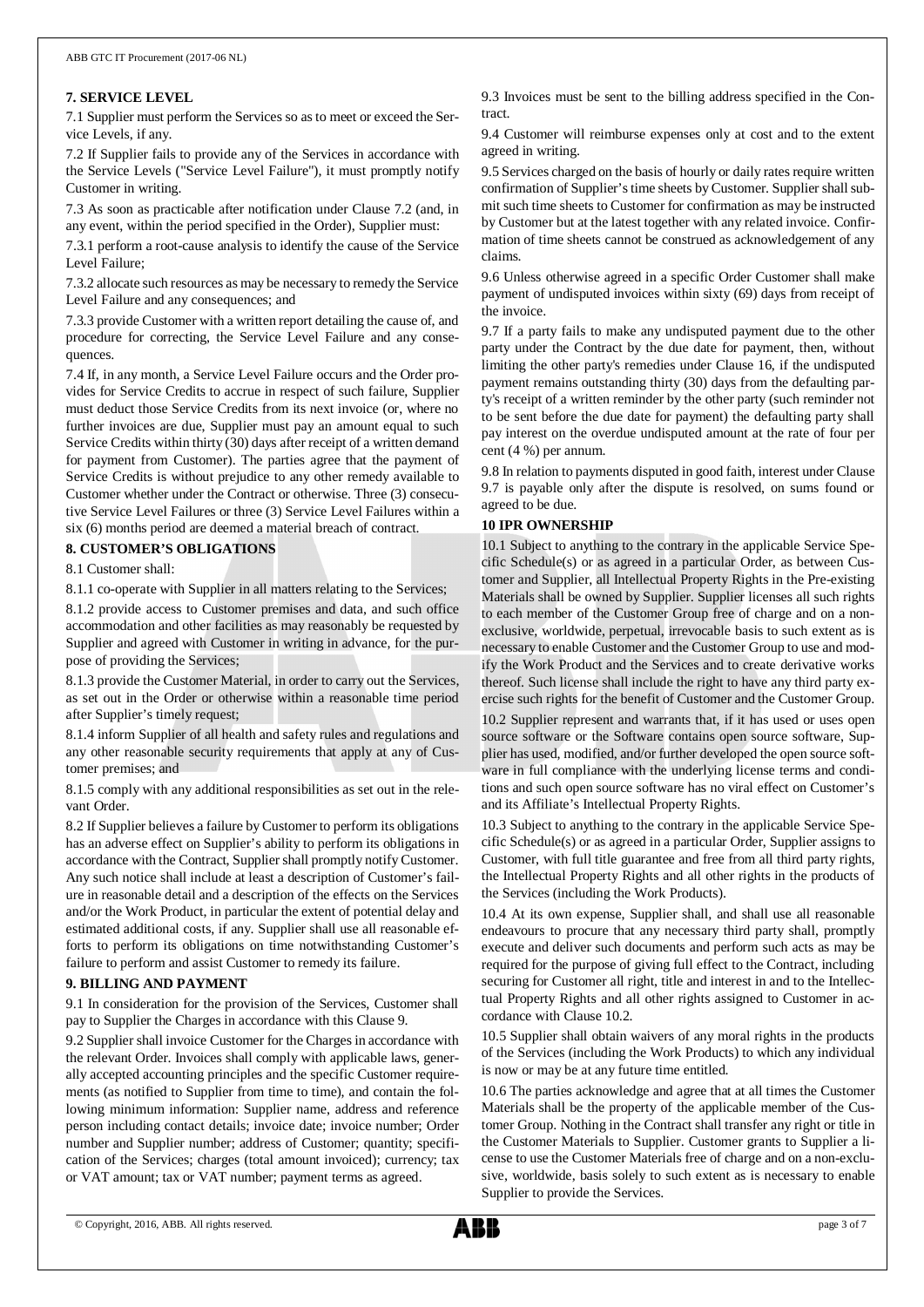#### **11 IPR WARRANTY AND INDEMNITY**

11.1 Supplier represents and warrants that:

11.1.1 the supply, or use by the Customer Group or any Third Party Provider, of any Work Product, Software (including for purposes of this Clause 11 any Cloud Software), Hardware or Documentation;

11.1.2 the assignment or grant of any licence of any Intellectual Property Rights under the Contract; or

11.1.3 the provision, or the Customer Group or any Third Party Provider taking the benefit, of any of the Services,

will not infringe the Intellectual Property Rights of any person.

11.2 Supplier shall indemnify and hold each member of the Customer Group harmless from and against all costs, claims, demands, liabilities, expenses, damages or losses (including any direct or indirect consequential losses, loss of profit, and all interest, penalties and legal and other professional costs and expenses) arising out of or in connection with any alleged or actual infringement under any law, of any third party's Intellectual Property Rights or other rights arising out of the Work Product, the Software, the Hardware or the Services or use of the Work Product, the Software, the Hardware or the Services.

11.3 If any third party makes a claim, or notifies an intention to make a claim, against Customer which may reasonably be considered likely to give rise to a liability under the indemnity in Clause 11.2 (a "Claim"), Customer shall:

11.3.1 as soon as reasonably practicable, give written notice of the Claim to Supplier, specifying the nature of the Claim in reasonable detail;

11.3.2 not make any admission of liability, agreement or compromise in relation to the Claim without the prior written consent of Supplier (such consent not to be unreasonably conditioned, withheld or delayed); and

11.3.3 reasonably cooperate with Supplier and its professional advisers on reasonable prior notice and at Supplier's cost, so as to enable Supplier and its professional advisers to assess and defend the Claim.

11.4 Supplier shall not have any liability for any claim of infringement of Intellectual Property Rights if and to the extent the claim arises due to the incorporation of Customer Material into the Software or Work Product or due to Supplier following Customer specific instructions in developing the Work Product.

11.5 If a Claim is made, Supplier may, at no cost to Customer and without prejudice to Supplier's obligations under Clause 11.1:

11.5.1 procure for the Customer Group the right to continue to use the infringing Software, Hardware, Work Product or other material, or continue to take the benefit of any Services, that are affected by the Claim in accordance with the terms of the Contract; or

11.5.2 modify or replace the infringing Software, Hardware, Work Product or other material or re-perform the applicable Services so that it becomes non-infringing (provided that the modified or replaced Software, Hardware, Work Product or other material, or the re-performed Services, provide the same performance and functionality and do not adversely affect the use of the Services, Software, Hardware, Work Product or other material).

11.6 If Supplier is not able to rectify the infringing situation in accordance with Clause 11.5 within reasonable time, Customer shall be entitled to terminate the Contract for cause and with no liability to Supplier with immediate effect.

#### **12 CONFIDENTIALITY**

12.1 Each party agrees that it shall not at any time disclose to any person technical or commercial knowhow, specifications, inventions, processes or initiatives or any other information or data which are of a confidential nature and have been disclosed to such party (**"Recipi-** **ent"**) by the other party (**"Discloser"**) or its agent and any other confidential information concerning Discloser's business or its products which Recipient may obtain, except as permitted by Clause 12.3. The parties agree that, where Customer is Discloser, all Customer Materials and all information concerning any member of the Customer Group's business or products shall be confidential information.

12.2 Confidential information does not include any particular information that Recipient can reasonably demonstrate:

12.2.1 was in the possession of, or was rightfully known by, Recipient without an obligation to maintain its confidentiality prior to receipt from Discloser;

12.2.2 was or has become generally available to the public other than as a result of disclosure by Recipient or its agents; or

12.2.3 was independently developed by the Recipient without use of or reference to any confidential information of the Discloser.

12.3 The Recipient may disclose the Discloser's confidential information:

12.3.1 to such of its employees, agents or sub-contractors as need to know the same for the purpose of exercising its rights or carrying out its obligations in connection with the Contract. Recipient shall ensure that such employees, agents or sub-contractors comply with this Clause 12; and

12.3.2 as may be required by law, a court of competent jurisdiction or any governmental or regulatory authority, provided that Recipient takes best efforts to limit such disclosure and to obtain confidential treatment or a protective order, notifies Discloser (where legally permissible to do so) reasonably in advance to enable it to participate in such effort.

12.4 Recipient shall not use Discloser's confidential information for any purpose other than to exercise its rights and perform its obligations under or in connection with the Contract.

12.5 Recipient agrees to apply reasonable safeguards against the unauthorized disclosure of Discloser's confidential information in accord-

ance with good industry practice, or in the same manner and to the same degree that it protects its own confidential and proprietary information – whichever standard is higher.

12.6 Upon Customer's reasonable request, Supplier shall procure that Supplier and/or individuals of Supplier's Team execute and provide to Customer any additional documents or agreements related to the handling of confidential information.

#### **13 DATA PROTECTION**

13.1 Supplier shall

13.1.1 take all necessary steps to ensure that Customer Material, data and information which comes into its possession or control in the course of providing the Services is protected and in particular Supplier shall not: (i) use Customer Material, data or information for any other purposes than to exercise its rights and perform its obligations under or in connection with the Contract; (ii) reproduce Customer Material, data or information in whole or in part in any form except as may be required by the Contract, or (iii) disclose Customer Material, data or information to any third party or persons not authorized by Customer to receive it, except with the prior written consent of Customer;

13.1.2 comply with, and ensure that Supplier's Team comply with, any security procedure, policy and/or standard provided to Supplier by any member of the Customer Group from time to time or as otherwise set out in the Order; and

13.1.3 notify Customer promptly of any security incidents or threats relating to the Services and/or Customer Material, data or information.

13.2 If Customer discloses Personal Data to Supplier, Supplier shall (i) apply appropriate physical, technical, logical and organisational security measures to protect Personal Data; (ii) comply with all applicable data protection laws and regulations; (iii) only process Personal Data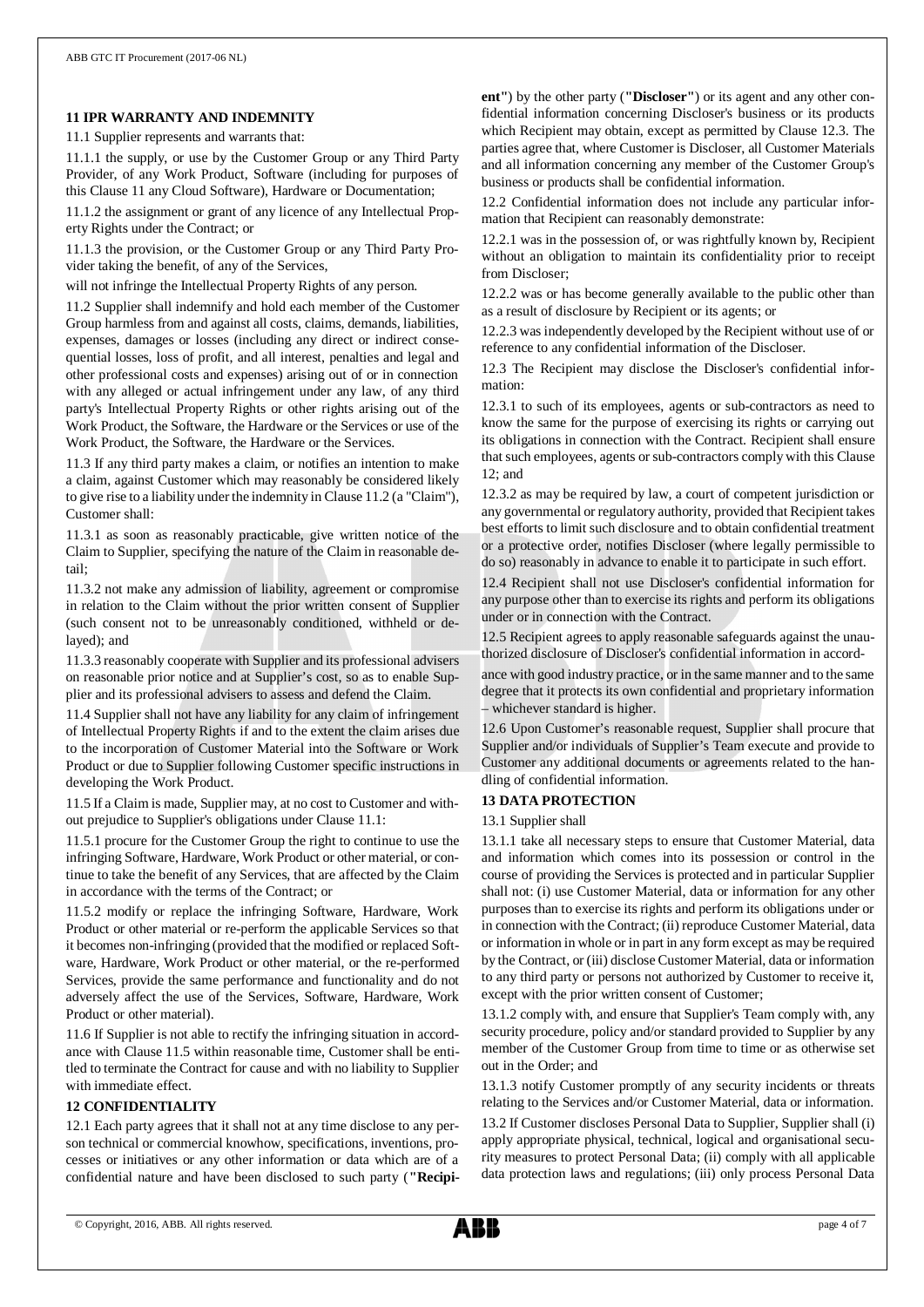in accordance with Customer instructions and for the purpose the Personal Data was provided; and (iv) not transfer Personal Data to a country with a level of data protection that is not equivalent to the level of data protection in the country where Customer is domiciled without Customer's prior written consent and without complying with any legal requirement for such transfer, including the execution of EU Standard Contractual Clauses for the transfer of Personal Data. Supplier will further comply with any request by Customer to access, correct, block or delete Personal Data and will return or destroy all Personal Data upon termination of the Contract unless instructed otherwise by Customer. Customer may audit and verify Supplier's compliance with this Clause 13.2 any time upon reasonable notice.

13.3 Supplier agrees that it will not withhold or delay its consent to any changes to this Clause 13 which in Customer's reasonable opinion are required to be made in order to comply with applicable data protection laws and regulations, and their application to the Services from time to time, and agrees to implement any such changes at no additional cost to Customer.

13.4 Supplier acknowledges that the processing of Personal Data in accordance with this Contract may require the conclusion of additional data processing agreements or additional data protection agreements with Customer or members of Customer's Group; therefore, upon Customer's request, Supplier shall, and shall ensure that its relevant Affiliate or subcontractor, promptly enter into any such agreement with any member of Customer's Group, as designated by Customer.

#### **14 INSURANCE**

14.1 Supplier shall maintain in force, with a reputable and financially sound insurance company, a public general liability insurance policy in the amount of not less than five million Euro (5,000,000  $\oplus$ ) per event and ten million Euro (10,000,000  $\oplus$ ) per year and a professional indemnity insurance policy in the amount of not less than five million Euro  $(5,000,000 \Leftrightarrow$  per occurrence and fifteen million Euro  $(15,000,000 \oplus$  per year, covering the liability arising out of the Contract and the related Services including Intellectual Property Rights infringement, computer virus, confidentiality and data protection. Such insurance policies shall remain in effect throughout the term of the Contract and for a period of two (2) years after termination or expiration.

14.2 Supplier shall, on Customer's request, produce both the insurance certificates giving details of cover and the receipt for the current year's premium.

14.3 Nothing contained in this Clause 14 shall relieve Supplier from its liability. The insured amount cannot be considered nor construed as limitation of liability.

#### **15 LIABILITY**

15.1 Subject to Clause 15.2 and excluding any liability under Clause 15.3, the total liability of each party in respect of any losses incurred by the other party or any of its Affiliates under or in relation to the Contract, including liability for breach of contract, misrepresentation (whether tortious or statutory), tort (including negligence) and breach of statutory duty, will not exceed the greater of:

15.1.1 five hundred thousand Euro(500,000  $\oplus$ ; or

15.1.2 (i) a sum equal to the Charges agreed under the respective Contract, or (ii) if recurring Charges apply, twenty four (24) times the average monthly Charges paid or payable by Customer under the respective Contract prior to the event giving rise to the liability.

15.2 Nothing in the Contract shall operate so as to exclude or limit the liability of either party to the other for:

15.2.1 death or personal injury arising out of negligence;

15.2.2 breach of Clauses 12 (Confidentiality) or 13 (Data Protection); 15.2.3 gross negligence, wilful misconduct or fraudulent misrepresentation;

15.2.4 an indemnification obligation pursuant to Clauses 11 (IPR Indemnity) or 17.6 (Compliance with Laws, Integrity); or

15.2.5 for any other liability which cannot be excluded or limited by law.

15.3 Subject to Clause 15.2, under no circumstances shall either party be liable to the other for any of the following types of loss or damages arising under or in relation to the Contract (whether arising for breach of contract, misrepresentation (whether tortious or statutory), tort (including negligence), breach of statutory duty or otherwise):

15.3.1 any indirect or consequential loss or damage; or

15.3.2 any loss of profits, business, contracts, goodwill, or revenue,

even if that party was aware of the possibility that such loss or damage might be incurred by the other.

15.4 Nothing in the Contract shall operate as to exclude any conditions implied by applicable law.

### **16 TERMINATION**

16.1 Except as otherwise provided in the Order, Customer may terminate the Contract for convenience in whole or in part by giving Supplier thirty (30) days written notice. In such event Customer shall pay to Supplier the value of the delivered but unpaid Software, Hardware or Services, as applicable. No further compensation will be due to Supplier.

16.2 Either party may terminate the Contract for cause and with no liability to the other party with immediate effect by giving written notice to the other party if:

16.2.1 the other party commits a material breach of the respective Contract which (in the case of a breach capable of remedy) it does not remedy within thirty (30) calendar days of receiving written notice of the breach; or

16.2.2 the other party takes any step or action in connection with its entering administration, liquidation or any arrangement with its creditors (other than in relation to a solvent restructuring), being wound up (unless for the purpose of a solvent restructuring), having a receiver appointed to any of its assets or ceasing to carry on business or, if the step or action is taken in another jurisdiction, in connection with any analogous procedure in the relevant jurisdiction.

16.3 In addition, Customer shall have the right to terminate the Contract for cause and with no liability to the other party with immediate effect if Supplier or its parent company(ies) undergoes a Change of Control to a competitor of any member of the Customer Group.

16.4 The termination of the Contract, however arising, will be without prejudice to the rights and duties of either party accrued prior to termination.

16.5 Upon termination of the Contract Supplier shall immediately safely return to Customer all property and information of Customer then in Supplier's possession or under its control.

16.6 Following termination of the Contract the Clauses which expressly or by implication survive termination shall continue in full force and effect.

#### **17 COMPLIANCE WITH LAWS, INTEGRITY**

17.1 Supplier shall provide the Services, Software, Hardware and Work Products, as applicable, in compliance with all relevant laws, regulations and applicable codes of practice.

17.2 Supplier represents, warrants and undertakes that it is and will remain fully compliant with all applicable trade and customs laws, regulations, instructions, and policies, including satisfying all necessary clearance requirements, proofs of origin, export and import licenses and exemptions from, and making all proper filings with appropriate governmental bodies and/or disclosures relating to the subject matter of the Contract. If any of the Services, Software, Hardware and/or Work Product, as applicable, are or will be subject to export restrictions, it is Supplier's responsibility to promptly inform Customer in writing of the particulars of such restrictions. Customer will comply with the restrictions to the extent it has been informed by Supplier.

© Copyright, 2016, ABB. All rights reserved. page 5 of 7

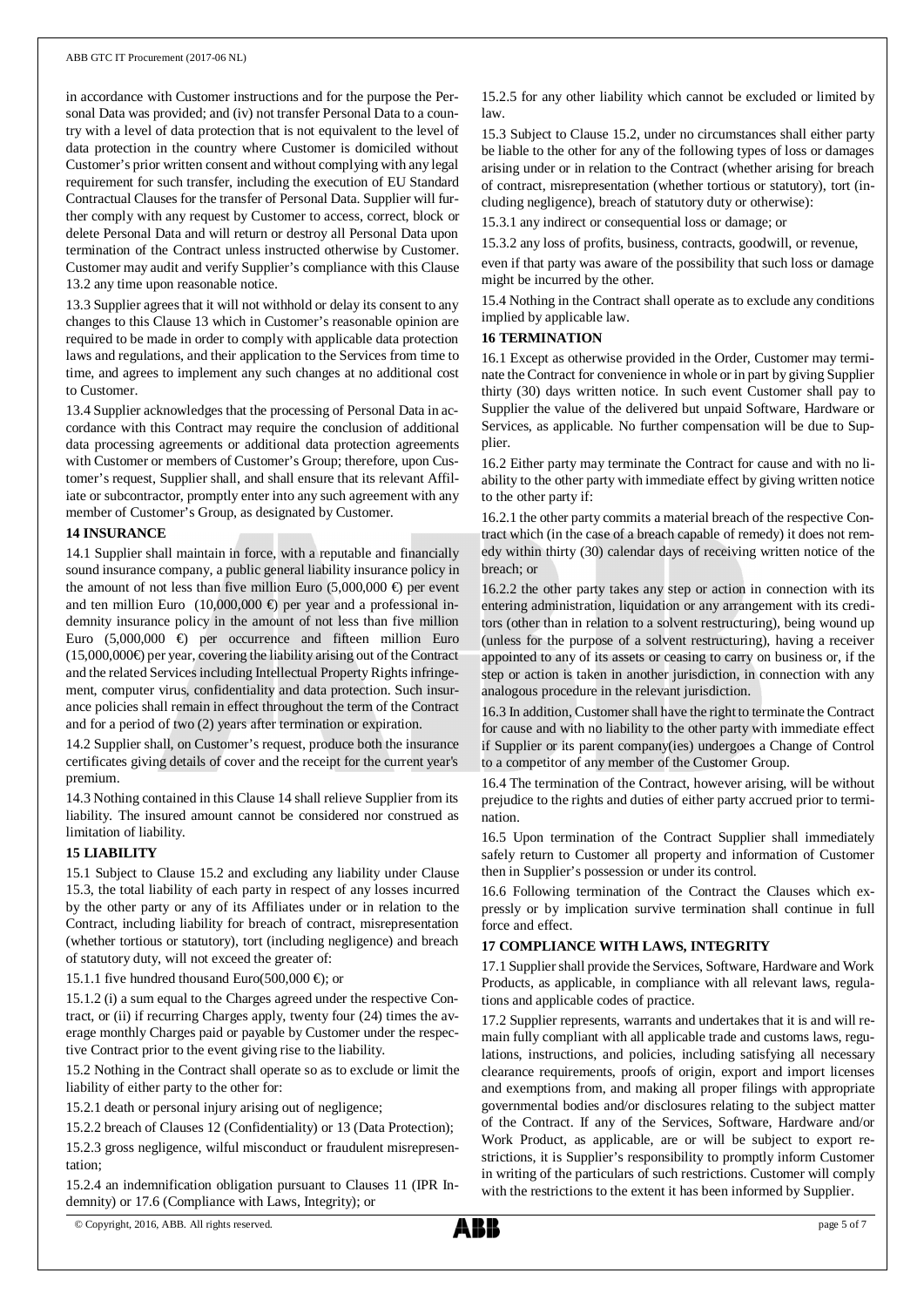17.3 Both parties warrant that each will not, directly or indirectly, and that each has no knowledge that other persons will, directly or indirectly, make any payment, gift or other commitment to its customers, to government officials or to agents, directors and employees of each party, or any other party in a manner contrary to applicable laws (including the U. S. Foreign Corrupt Practices Act 1977, the UK Bribery Act 2010 and, where applicable, legislation enacted by member states and signatories implementing the OECD Convention Combating Bribery of Foreign Officials), and shall comply with all relevant laws, regulations, ordinances and rules regarding bribery and corruption. Nothing in the Contract will render either party liable to reimburse the other for any such consideration given or promised.

17.4 Supplier herewith acknowledges and confirms that Supplier has received a copy of Customer's Code of Conduct and Customer's Supplier Code of Conduct or has been provided information on how to access both Customer Codes of Conduct online under www.abb.com/Integrity. Supplier agrees to perform its contractual obligations in accordance with both ABB Codes of Conduct.

17.5 Customer has established reporting channels where Supplier and its employees may report suspected violations of applicable laws, policies or standards of conduct through the web portal www.abb.com/Integrity – Reporting Channels; the contact details are specified on this Web portal.

17.6 Any violation of an obligation contained in this Clause 17 is a material breach of the Contract and entitles the non-breaching party to terminate the Contract with immediate effect and without prejudice to any further rights or remedies available thereunder or at law. Notwithstanding anything to the contrary in the Contract, Supplier shall, without any limitations, indemnify and hold harmless Customer for all liabilities, damages, cost or expenses incurred as a result of any such violation or termination of the Contract, or arising from export restrictions concealed by Supplier.

# **18 MISCELLANEOUS**

18.1 Assignment and other dealings. Supplier shall not assign, transfer, mortgage, charge, declare a trust over or deal in any other manner with any of its rights and obligations under the Contract. Customer may at any time assign, mortgage, charge, declare a trust over or deal in any other manner with any or all of its rights under the Contract.

18.2 Subcontracting. Supplier shall be permitted to sub-contract the performance of its obligations under the Contract, provided always that it obtains Customer prior written consent. Supplier will be responsible for any acts and omissions of its sub-contractors as if they were Supplier's acts or omissions.

18.3 Variation. No variation of the Contract shall be effective unless it is in writing and signed by the parties (or their authorised representatives) or unless it is executed in the same form as the Contract.

18.4 Waiver. A waiver of any right or remedy under the Contract or by law is only effective if given in writing and shall not be deemed a waiver of any subsequent breach or default. A failure or delay by a party to exercise any right or remedy provided under the Contract or by law shall not constitute a waiver of that or any other right or remedy, nor shall it prevent or restrict any further exercise of that or any other right or remedy. No single or partial exercise of any right or remedy provided under the Contract or by law shall prevent or restrict the further exercise of that or any other right or remedy.

18.5 Rights and remedies. The rights and remedies provided under the Contract are in addition to, and not exclusive of, any rights or remedies provided by law or otherwise available to the parties, except as expressly provided otherwise herein.

18.6 Severance. If any provision or part-provision of the Contract is or becomes invalid, illegal or unenforceable, it shall be deemed modified to the minimum extent necessary to make it valid, legal and enforceable. If such modification is not possible, the relevant provision or partprovision shall be deemed deleted and the Contract will be given effect as if such provision or part-provision had been replaced by a term with a similar economic effect. Any modification to or deletion of a provision or part-provision under this Clause shall not affect the validity and enforceability of the rest of this Contract.

18.7 Entire agreement. The Contract constitutes the entire agreement between the parties and replaces any prior agreement between them in relation to its subject matter.

18.8 No partnership or agency. Nothing in the Contract is intended to, or shall be deemed to, establish any partnership or joint venture between any of the parties, constitute any party the agent of another party, or authorise any party to make or enter into any commitments for or on behalf of any other party.

#### 18.9 Third party rights.

19.9.1 Supplier agrees that the Services, Software, Hardware and Work Products, as applicable, may be used and received by each member of the Customer Group subject to the terms of the Contract. The parties specifically acknowledge and agree that it is their intention that each member of the Customer Group shall be entitled: (i) to the benefits of the Contract as if it were party to it; and (ii) to use any of the Services, Software, Hardware and Work Products, as applicable; provided that any Customer obligations set out in the Contract are obligations of Customer, not of any other member of the Customer Group.

18.9.2 The parties acknowledge and agree that: (i) except as specifically provided in the Contract, no one other than a party to the Contract, their successors and permitted assignees, shall have any right to enforce any of its terms; and (ii) any liabilities, losses, damages, costs and expenses incurred by any other members of the Customer Group under or in connection with the Contract shall be deemed to have been suffered by Customer (and shall be recoverable by Customer from Supplier in accordance with the terms of the Contract as if they had been suffered by Customer).

18.9.3 Should a member of the Customer Group cease to have such status due to a divestiture, such entity shall be deemed a member of the Customer Group for purposes of using and receiving Services, Software, Hardware and Work Products, as applicable, for a transition period of six (6) months or such other period agreed by the parties.

18.10 Notices. Any notice must be given duly signed and delivered by hand, registered mail, courier, or (provided that the parties have agreed that notices may be sent by fax or by email) by fax or by e-mail to the address of the relevant party as stated in the Contract or to such other address as such party may have notified in writing. E-mail and fax require written confirmation of the receiving party. Supplier's reply, correspondence, information or documentation related to the Contract must be provided in the language used in the Contract. This Clause does not apply to the service of any proceedings or any documents in any legal action or, where applicable, any arbitration or other method of dispute resolution.

18.11 Governing law. The Contract and any dispute or claim (including non-contractual disputes or claims) arising out of or in connection with it or its subject matter or formation shall be governed by and construed in accordance with the laws of the country (and/or the state, as applicable) where Customer is registered, however under exclusion of its conflict of law rules and the United Nations Convention on International Sale of Goods.

18.12 Jurisdiction. If Customer and Supplier are registered in the same country, any dispute arising in connection with the Contract which cannot be settled amicably shall be submitted for resolution to the jurisdiction of the competent courts at Customer's place of registration. If Customer and Supplier are registered in different countries, any dispute arising in connection with the Contract which cannot be settled amica